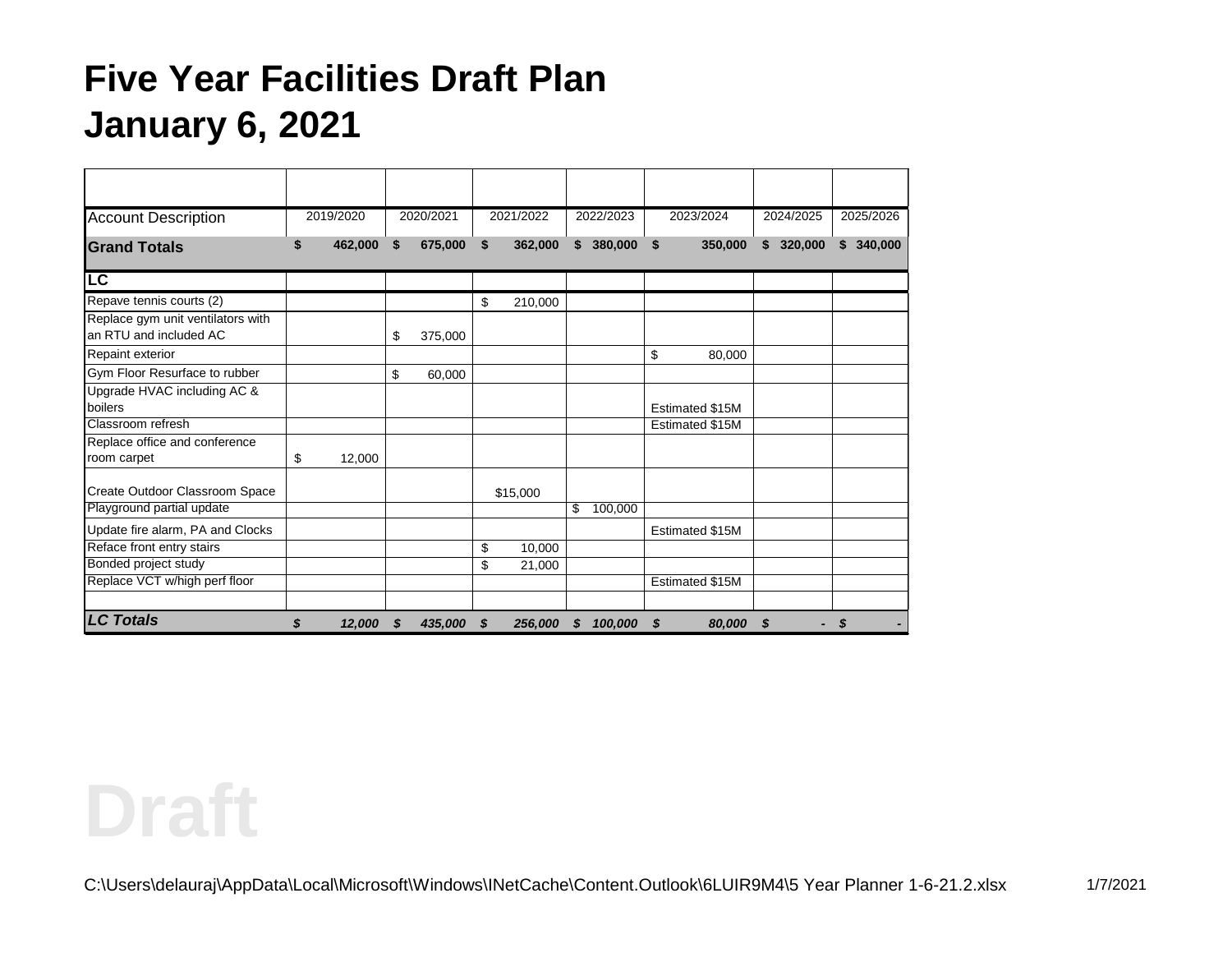| <b>Account Description</b>             | 2019/2020 |         | 2020/2021     | 2021/2022 |         | 2022/2023 |              | 2023/2024       | 2024/2025     | 2025/2026     |
|----------------------------------------|-----------|---------|---------------|-----------|---------|-----------|--------------|-----------------|---------------|---------------|
| <b>Grand Totals</b>                    | S         | 462,000 | \$<br>675,000 | \$        | 362,000 | \$        | 380,000 \$   | 350,000         | 320,000<br>S. | 340,000<br>S. |
| MC                                     |           |         |               |           |         |           |              |                 |               |               |
| Upgrade HVAC including AC &<br>boilers |           |         |               |           |         |           |              | Estimated \$15M |               |               |
| Update fire alarm, PA and Clocks       |           |         |               |           |         |           |              | Estimated \$15M |               |               |
| Create Outdoor Classroom Space         |           |         |               | \$        | 15,000  |           |              |                 |               |               |
| Classroom refresh                      |           |         |               |           |         |           |              | Estimated \$15M |               |               |
| Playground partial update              |           |         |               |           |         | \$        | 100,000      |                 |               |               |
| Bonded project study                   |           |         |               | \$        | 21,000  |           |              |                 |               |               |
| Replace VCT w/high perf flooring       |           |         |               |           |         |           |              | Estimated \$15M |               |               |
|                                        |           |         |               |           |         |           |              |                 |               |               |
| <b>MC Totals</b>                       | \$        |         |               | \$        | 36,000  | S         | $100,000$ \$ |                 | S<br>-        |               |

# **Draft**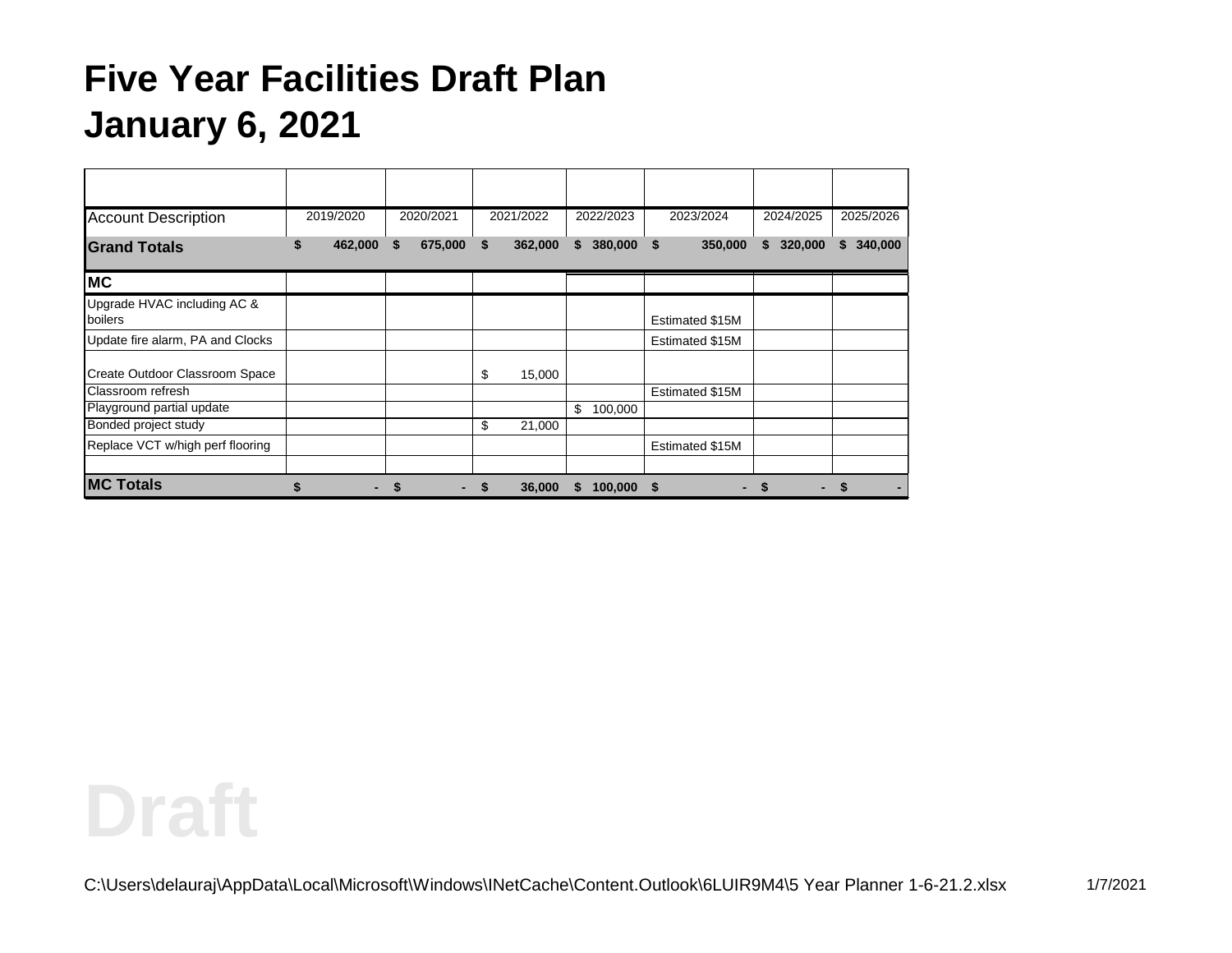| <b>Account Description</b>       | 2019/2020 |         | 2020/2021 |         | 2021/2022 |         | 2022/2023 |            | 2023/2024 |                 |    | 2024/2025  | 2025/2026     |
|----------------------------------|-----------|---------|-----------|---------|-----------|---------|-----------|------------|-----------|-----------------|----|------------|---------------|
| <b>Grand Totals</b>              | S         | 462,000 | S         | 675,000 | \$        | 362,000 | S.        | 380,000    | \$        | 350,000         | S. | 320,000    | 340,000<br>\$ |
| <b>CS</b>                        |           |         |           |         |           |         |           |            |           |                 |    |            |               |
| HVAC AC upgrade including AC     |           |         |           |         |           |         |           |            |           | Estimated \$15M |    |            |               |
| Replace VCT with high            |           |         |           |         |           |         |           |            |           |                 |    |            |               |
| performance flooring             |           |         |           |         |           |         |           |            |           | Estimated \$15M |    |            |               |
| <b>Replace Carpets</b>           |           |         |           |         |           |         |           |            |           | Estimated \$15M |    |            |               |
| PreK Expansion                   | \$        | 180,000 |           |         |           |         |           |            |           |                 |    |            |               |
| Update fire alarm, PA and Clocks |           |         |           |         |           |         |           |            |           | Estimated \$15M |    |            |               |
| <b>Repaint exterior</b>          |           |         |           |         |           |         |           |            |           |                 | \$ | 150,000    |               |
| Bonded project study             |           |         |           |         | \$        | 18,000  |           |            |           |                 |    |            |               |
| Playgound partial update         |           |         |           |         |           |         | \$        | 100,000    |           |                 |    |            |               |
|                                  |           |         |           |         |           |         |           |            |           |                 |    |            |               |
| <b>CS Totals</b>                 | \$        | 180,000 | - 5       |         | \$        | 18,000  | <b>S</b>  | 100,000 \$ |           |                 |    | 150,000 \$ |               |

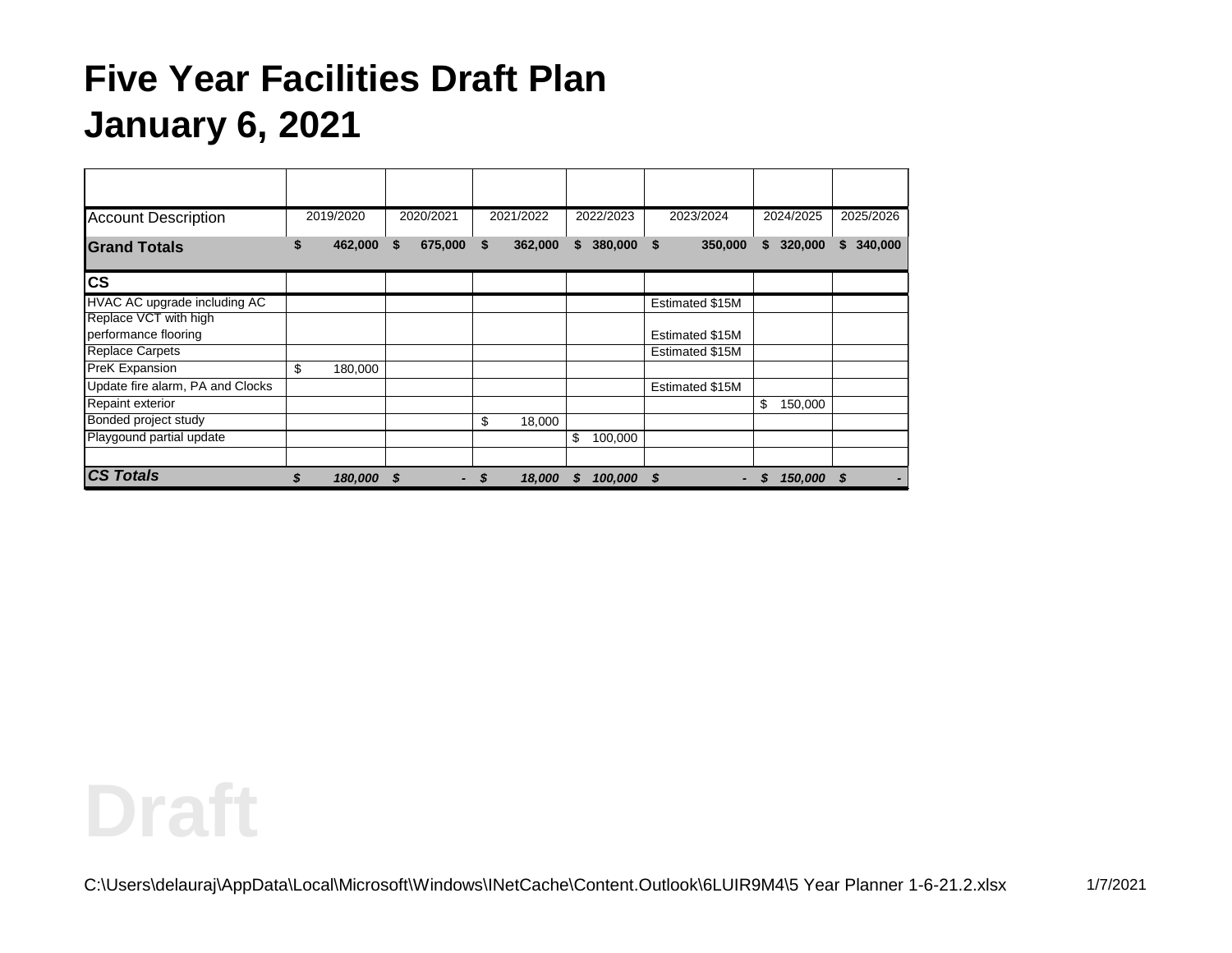| <b>Account Description</b>                   |    | 2019/2020 |    | 2020/2021 |    | 2021/2022 |    | 2022/2023 | 2023/2024       | 2024/2025 |         | 2025/2026               |
|----------------------------------------------|----|-----------|----|-----------|----|-----------|----|-----------|-----------------|-----------|---------|-------------------------|
| <b>Grand Totals</b>                          | S  | 462,000   | \$ | 675,000   | \$ | 362,000   |    | \$380,000 | \$<br>350,000   | \$320,000 |         | 340,000<br>$\mathbf{s}$ |
|                                              |    |           |    |           |    |           |    |           |                 |           |         |                         |
| <b>MS</b>                                    |    |           |    |           |    |           |    |           |                 |           |         |                         |
| Upgrade HVAC Including AC &                  |    |           |    |           |    |           |    |           |                 |           |         |                         |
| boilers                                      |    |           |    |           |    |           |    |           | Estimated \$15M |           |         |                         |
| Repave Parking Lot                           |    |           |    |           |    |           |    |           |                 |           |         | \$<br>170,000           |
| Classroom refresh                            |    |           |    |           |    |           |    |           | Estimated \$15M |           |         |                         |
| Gym Floor Refinish                           |    |           |    |           | \$ | 20,000    |    |           |                 |           |         |                         |
| Update fire alarm, PA and Clocks             |    |           |    |           |    |           |    |           | Estimated \$15M |           |         |                         |
| Replace VCT w/high eff flooring              |    |           |    |           |    |           |    |           | Estimated \$15M |           |         |                         |
| Replace Carpets/media redesign               |    |           |    |           |    |           |    |           |                 |           |         |                         |
| first floor                                  | \$ | 45,000    |    |           |    |           |    |           |                 |           |         |                         |
| Reapply split faced block water<br>repellant |    |           |    |           |    |           |    |           |                 |           |         |                         |
| Upgrade sewerage grinder pump                |    |           |    |           |    |           |    |           |                 |           |         |                         |
| Increase front of building lighting          |    |           |    |           |    |           | \$ | 40,000    |                 |           |         |                         |
| Bonded project study                         |    |           |    |           | \$ | 32,000    |    |           |                 |           |         |                         |
| Replace Carpets/media redesign               |    |           |    |           |    |           |    |           |                 |           |         |                         |
| second floor                                 |    |           |    |           |    |           |    |           |                 | \$        | 170,000 |                         |
|                                              |    |           |    |           |    |           |    |           |                 |           |         |                         |
| <b>IMS Totals</b>                            | S  | 45,000    | S  |           | S  | 52,000    | S. | 40,000    | - \$            |           | 170,000 | 170,000<br>S.           |

**Draft**

C:\Users\delauraj\AppData\Local\Microsoft\Windows\INetCache\Content.Outlook\6LUIR9M4\5 Year Planner 1-6-21.2.xlsx 1/7/2021